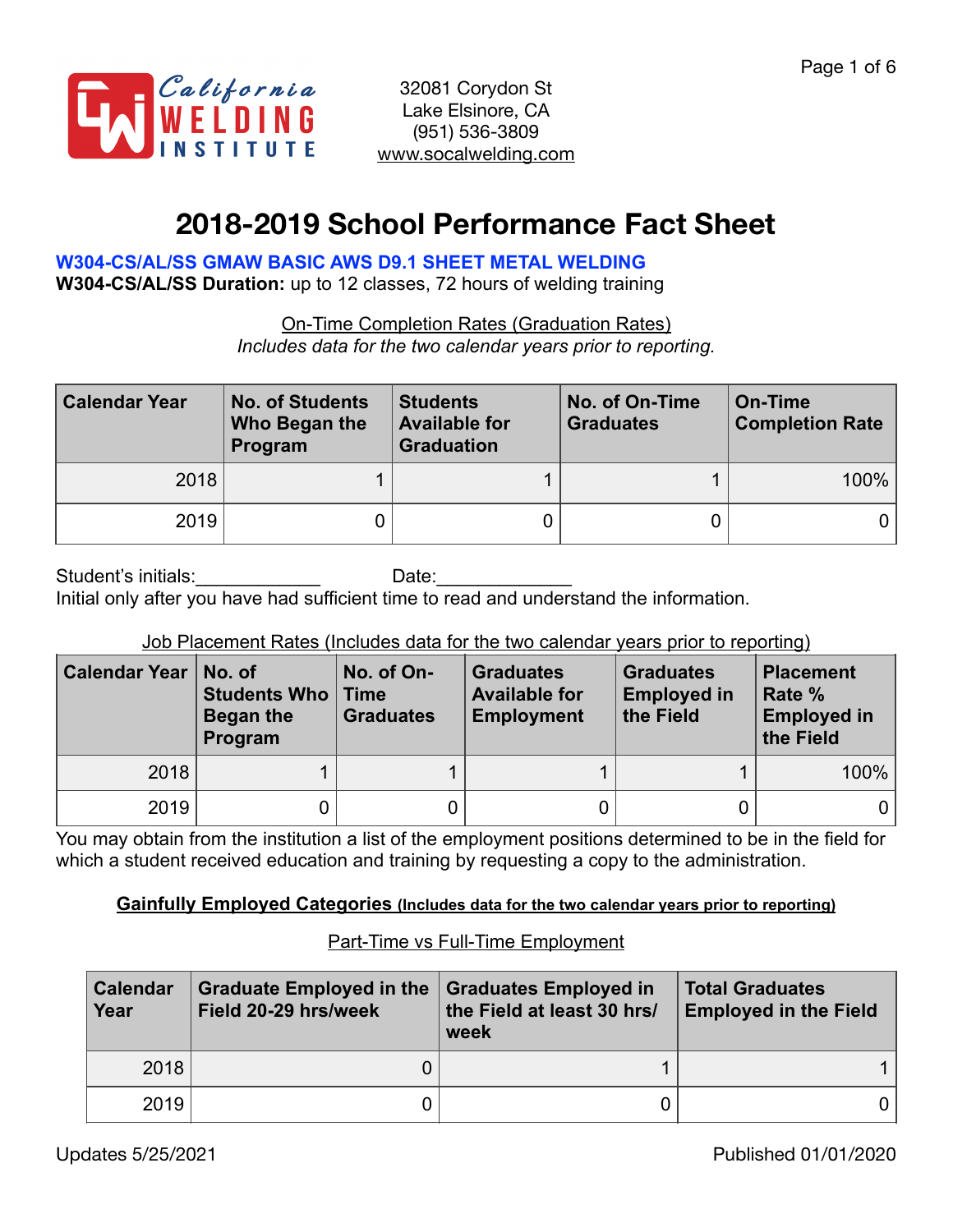

## Single Position vs Concurrent Aggregated Position

| <b>Calendar</b><br>Year | Graduate Employed in the Graduates Employed in<br>Fielding a Single Position   the Field in Concurrent | <b>Aggregated Positions</b> | <b>Total Graduates</b><br><b>Employed in the Field</b> |
|-------------------------|--------------------------------------------------------------------------------------------------------|-----------------------------|--------------------------------------------------------|
| 2018                    |                                                                                                        |                             |                                                        |
| 2019                    |                                                                                                        |                             | 0                                                      |

## Self-Employed / Freelance Positions

| <b>Calendar Year</b> | <b>Graduate Employed who are Self-</b><br><b>Employed or Working Freelance</b> | <b>Total Graduates Employed in the</b><br><b>Field</b> |  |  |
|----------------------|--------------------------------------------------------------------------------|--------------------------------------------------------|--|--|
| 2018                 |                                                                                |                                                        |  |  |
| 2019                 |                                                                                |                                                        |  |  |

#### Institutional Employment

| <b>Calendar Year</b><br>Graduate Employed in the field who are employed by<br>the Institution, an Employed Owned by the Institution,<br>or an Employer who shares ownership with the<br><b>Institution</b> |  | <b>Total</b><br><b>Graduates</b><br><b>Employed in</b><br>the Field |  |
|------------------------------------------------------------------------------------------------------------------------------------------------------------------------------------------------------------|--|---------------------------------------------------------------------|--|
| 2018                                                                                                                                                                                                       |  |                                                                     |  |
| 2019                                                                                                                                                                                                       |  | 0                                                                   |  |

Student's initials:\_\_\_\_\_\_\_\_\_\_\_\_ Date:\_\_\_\_\_\_\_\_\_\_\_\_\_ Initial only after you have had sufficient time to read and understand the information.

License Examination Passage Rates(Includes data for the two calendar years prior to reporting) Note: This program does not require license examination and does not lead to a license examination. Therefore data is not applicable and not available for this program.

| <b>Calendar</b><br>Year | Number of<br><b>Graduates in</b><br><b>Calendar Year</b> | <b>Number of</b><br><b>Graduates</b><br><b>Taking Exam</b> | Number who<br><b>Passed First</b><br><b>Available Exam</b> | <b>Number who</b><br><b>Failed First</b><br><b>Available</b><br><b>Exam</b> | <b>Passage</b><br>Rate |
|-------------------------|----------------------------------------------------------|------------------------------------------------------------|------------------------------------------------------------|-----------------------------------------------------------------------------|------------------------|
| $2018$ N/A              |                                                          | N/A                                                        | N/A                                                        | N/A                                                                         | N/A                    |
| $2019$ N/A              |                                                          | N/A                                                        | N/A                                                        | N/A                                                                         | N/A                    |

Student's initials:\_\_\_\_\_\_\_\_\_\_\_\_ Date:\_\_\_\_\_\_\_\_\_\_\_\_\_ Initial only after you have had sufficient time to read and understand the information.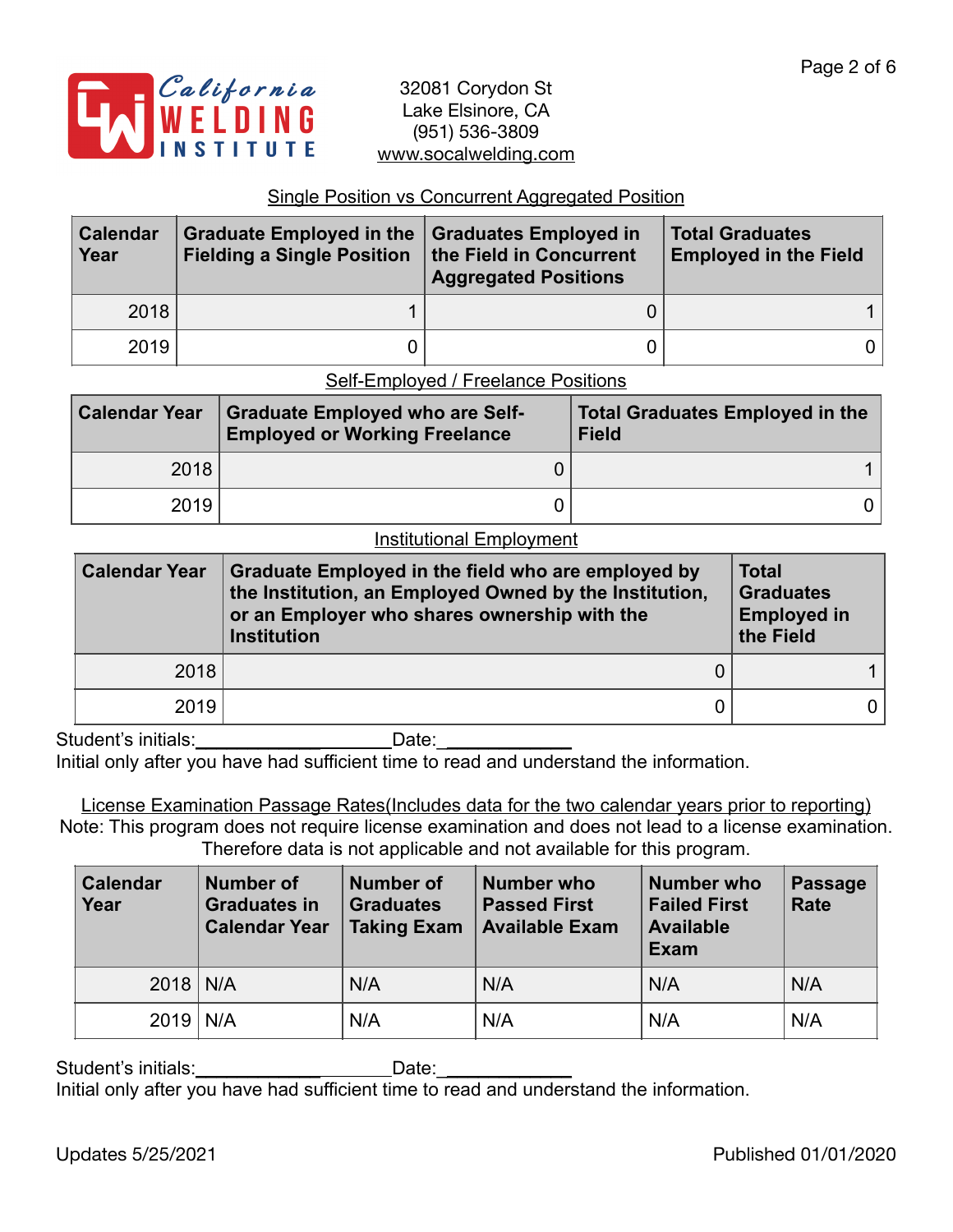

## Salary and Wage Information (Includes data for the two calendar years prior to reporting)

| <b>Calendar</b><br>Year | <b>Graduates</b><br><b>Available for</b><br><b>Employment</b> | Graduates  <br><b>Employed</b><br>in the<br><b>Field</b> | \$20.001<br>\$40,000 | \$40,001<br>\$45,000 | \$45,001<br>\$50,000 | \$50,001<br>\$55,000 | \$55,000<br>1-<br>\$60,000 | \$61,0001<br>$-$ \$65.000 | <b>No Salary</b><br><b>Information</b> |
|-------------------------|---------------------------------------------------------------|----------------------------------------------------------|----------------------|----------------------|----------------------|----------------------|----------------------------|---------------------------|----------------------------------------|
| 2018                    |                                                               |                                                          | 0                    |                      | $\overline{0}$       |                      |                            | 0                         |                                        |
| 2019                    | 0                                                             |                                                          |                      |                      | 0                    |                      |                            |                           | 0                                      |

A list of sources used to substantiate salary disclosures is available from the school by requesting a copy to the administration.

Student's initials:\_\_\_\_\_\_\_\_\_\_\_\_\_\_\_\_\_\_\_\_\_\_\_\_\_\_Date:\_\_\_\_\_\_\_\_\_\_\_\_\_\_\_\_\_\_\_\_\_\_\_\_\_\_\_\_\_\_ Initial only after you have had sufficient time to read and understand the information.

## Cost of Educational Program

**Total charges for the program for students competing on-time in 2018:** \$3,990 Additional charges may be incurred if the program is not completed on-time.

## **Total charges for the program for students competing on-time in 2019:** \$3,990

Additional charges may be incurred if the program is not completed on-time.

Student's initials: example of the Date: Initial only after you have had sufficient time to read and understand the information.

## Federal Student Loan Debt

Note: Students at California Welding Institute LLC are not eligible for federal student loans. This institution does not meet the U.S. Department of Education criteria that would allow its students to participate in federal student aid programs.

Student's initials:\_\_\_\_\_\_\_\_\_\_\_\_\_\_\_\_\_\_\_\_\_\_\_\_\_\_\_\_\_Date: \_\_\_ Initial only after you have had sufficient time to read and understand the information.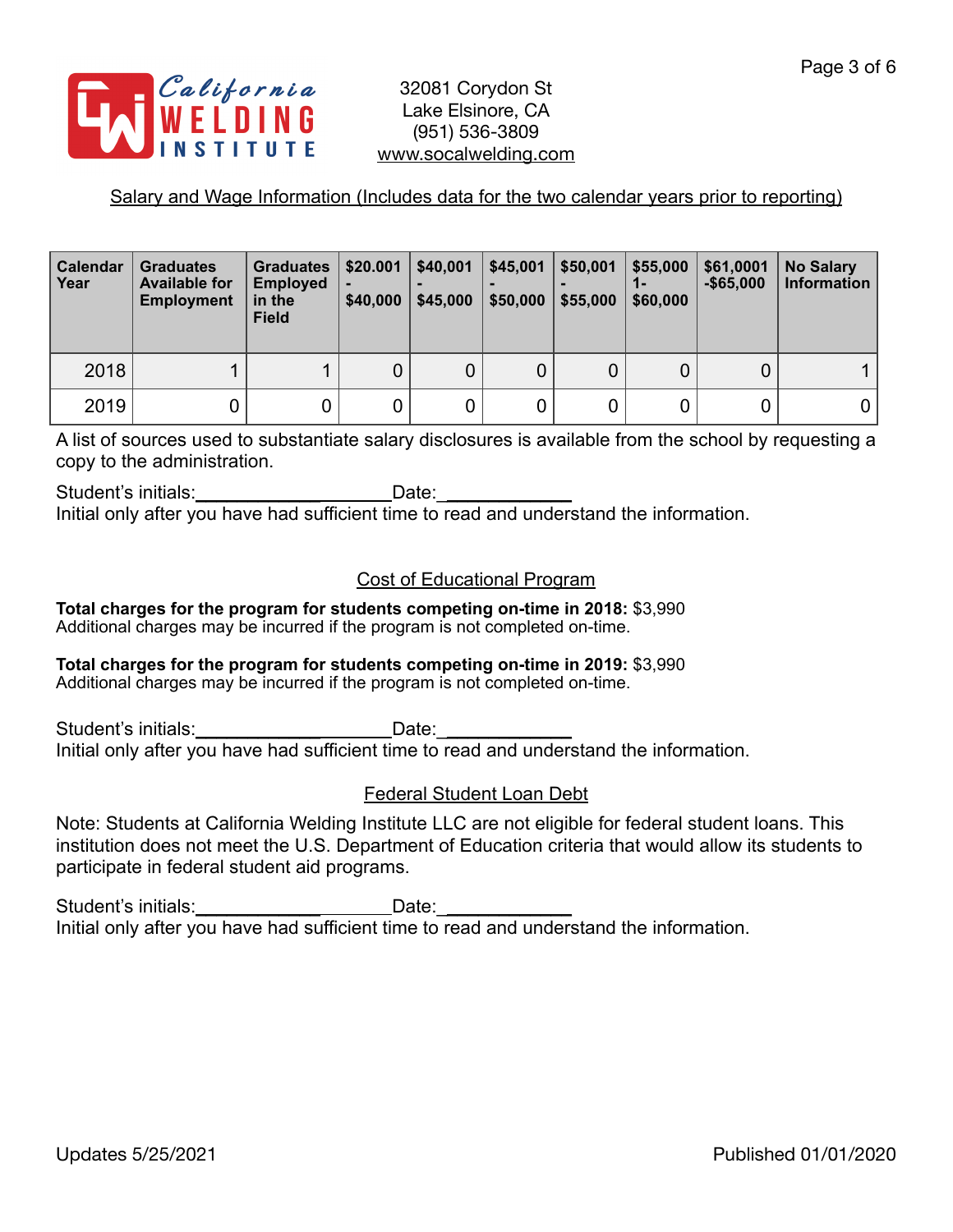

# **Definitions**

- "Number of Students Who Began the Program" means the number of students who began a program who were scheduled to complete the program within 100% of the published program length within the reporting calendar year and excludes all students who cancelled during the cancellation period.
- "Students Available for Graduation" is the number of students who began the program minus the number of students ho have died, been incarcerated, or ben called to active military duty.
- "Number of On-Time Graduates" is the number of students who completed the program within 100% of the published program length within the reporting calendar year.
- "On-Time Completion Rate" is the number of on-time graduates divided by the number of students available for graduation.
- "150% Graduates" is the number of students who completed the program within 150% of the program length (includes on-time graduates).
- "Graduates Available for Employment" means the number of graduates minus the number of graduates unavailable for employment.
- "Graduates Unavailable for Employment" means the graduates who, after graduation, die, become incarcerated, are called to active military duty, are intentional students that leave the United States or do not have a visa allowing employment in the United States, or are continuing their education in an accredited or bureau-approved postsecondary institution.
- "Graduates Employed in the Field" means graduates who beginning within six months after a student completes the applicable educational program are gainfully employed, whose employment has been reported, and for whom the institution has documented verification of employment. For occupations for which the state requires passing an examination, the six months period begins after the announcement of the examination results for the first examination available after a student completes an applicable educational program.
- "Placement Rate Employed in the Field" is calculated by dividing the number of graduates gainfully employed in the field by the number of graduates available for employment.
- "Number of Graduates Taking Exam" is the number of graduates who took the first available exam in the reported calendar year.
- "First Available Exam Date" is the date for the first available exam after a student completed a program.
- "Passage Rate" is calculated by dividing the number of graduates who passed the exam by the number of graduates who took the reported licensing exam.
- "Number Who Passed First Available Exam" is the number of graduates who took and passed the first available licensing exam after completing the program.
- "Salary" is as reported by graduate or graduate's employer.
- "No Salary Information Reported" is the number of graduates for whom, after making reasonable attempts, the school was not able to obtain salary information.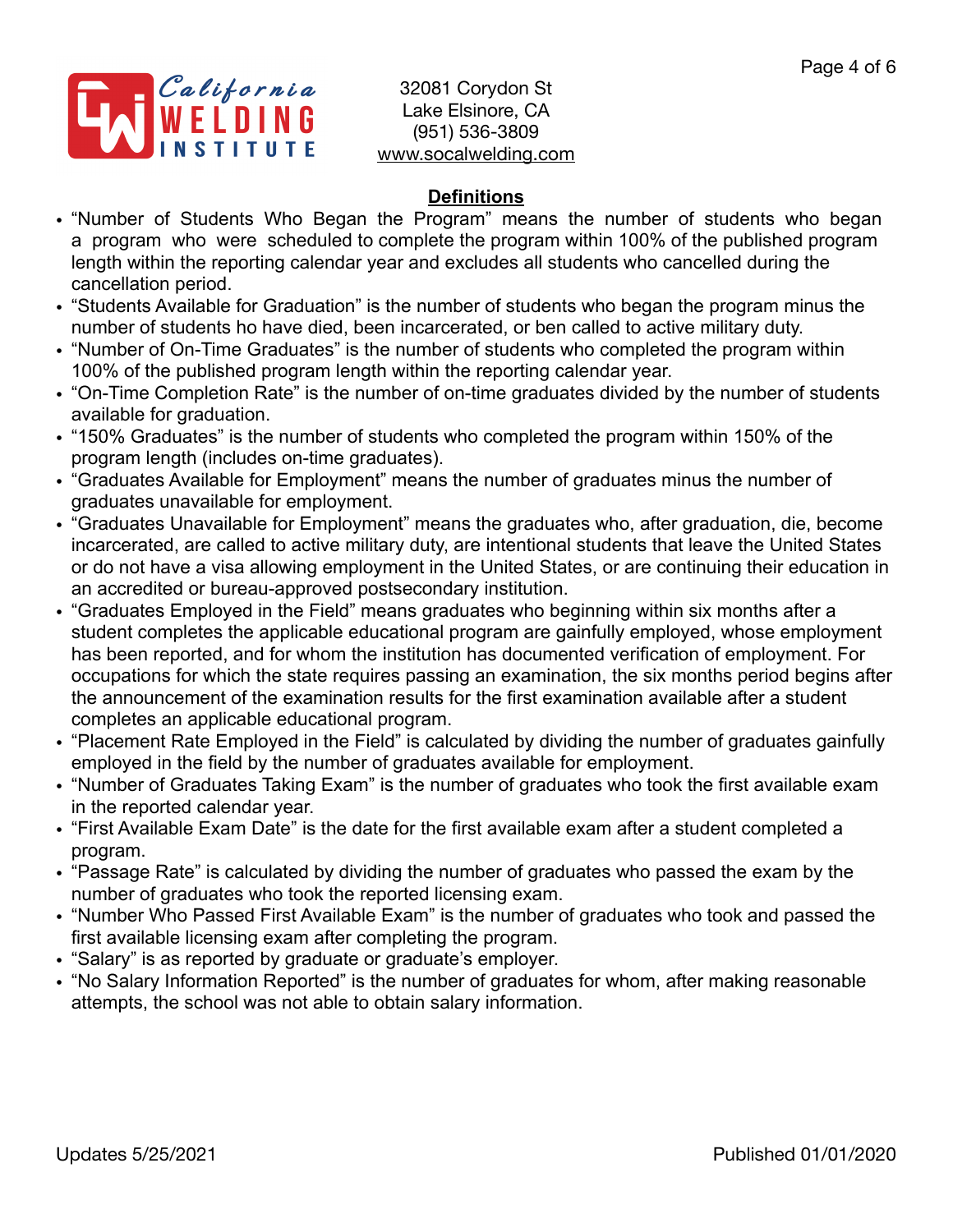

This fact sheet is filed with the Bureau for Private Postsecondary Education. Regardless of any information you may have relating to completion rates, placement rates, starting salaries, or license exam passage rates, this fact sheet contains the information as calculated pursuant to state law.

Any questions a student may have regarding this fact sheet that have not been satisfactorily answered by the institution may be directed to the Bureau for Private Postsecondary Education at 1747 North Market Blvd, Suite 225, Sacramento, CA 95833, [www.bppe.ca.gov](http://www.bppe.ca.gov), toll-free telephone number (888) 370-7589 or by fax (916) 263-1897.

Student Name\_\_\_\_\_\_\_\_\_\_\_\_\_\_\_\_\_\_\_\_\_\_\_\_\_\_\_

Student Signature \_\_\_\_\_\_\_\_\_\_\_\_\_\_\_\_\_\_\_\_\_\_\_\_\_ Date:\_\_\_\_\_\_\_\_\_\_\_\_\_

School Official \_\_\_\_\_\_\_\_\_\_\_\_\_\_\_\_\_\_\_\_\_\_\_\_\_\_\_\_ Date:\_\_\_\_\_\_\_\_\_\_\_\_